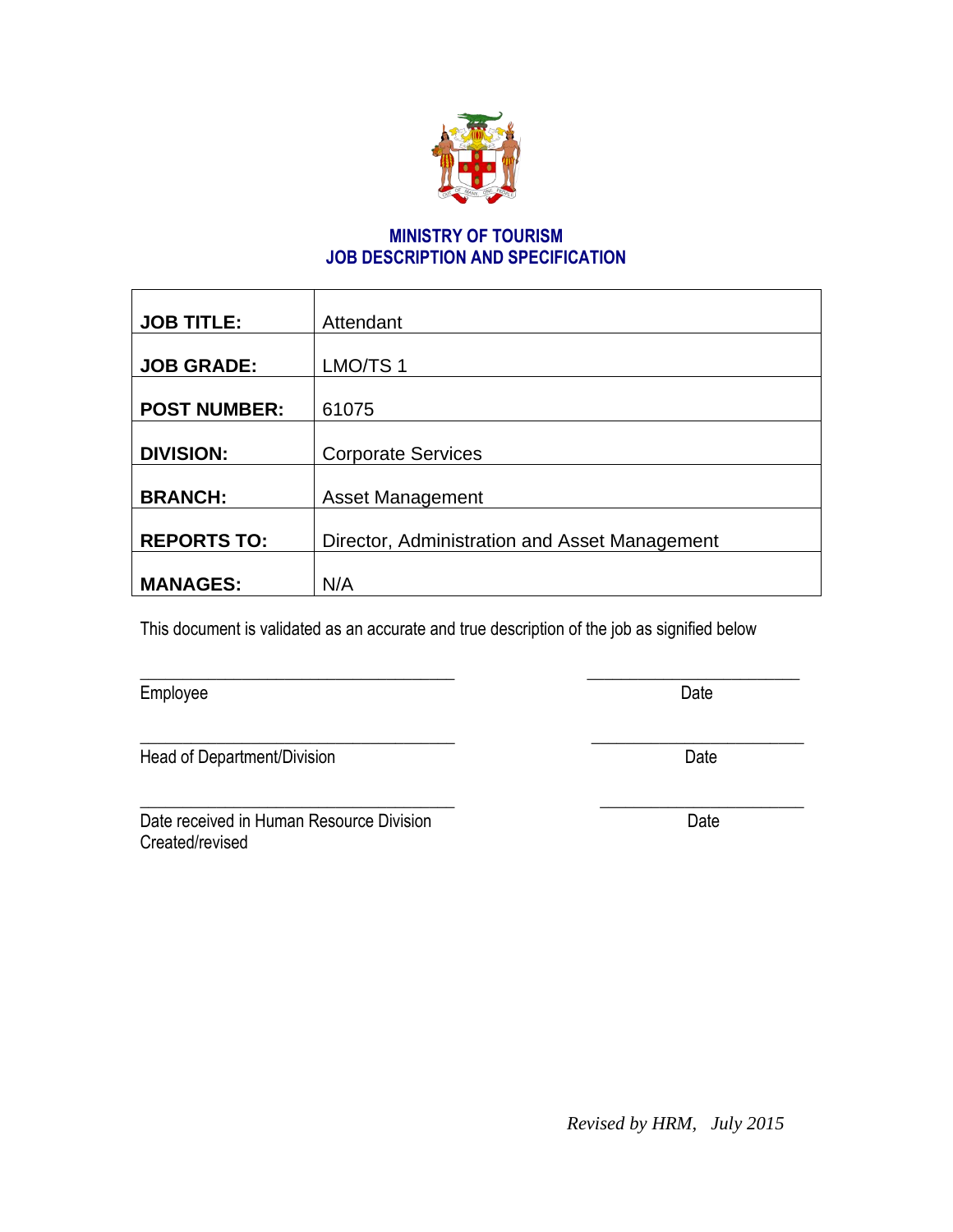### **1. STRATEGIC OBJECTIVES OF THE ENTITY/DEPT/DIVISION** (*in which the position is located*)**:**

#### **TBD**

### **2. JOB PURPOSE**

Under the direction and supervision of the Director, Administration and Asset Management, the Attendant is required to perform daily operational maintenance support in the Ministry of Tourism for effective and smooth operations of office services.

### **3. KEY OUTPUTS**

- Furniture/equipment moved and/or relocated
- Furniture and equipment labeled
- Supplies/correspondence collected and delivered
- Machine Maintenance checks effected
- Facilities monitored
- Office services support provided

### **4. KEY RESPONSIBILITY AREAS**

- Conduct removal, relocation and storage of office furniture and equipment as directed;
- Monitors facilities on the  $1<sup>st</sup>$  and  $3<sup>rd</sup>$  floors of the Tourism Centre, and reports defects to the Office Manager;
- Assists the Office Manager in identifying and correcting possible work hazards;
- Transports ice and water between floors as needed;
- Removes empty water receptacles and loads water dispensers;
- Assists in the preparation of Meeting/Conference Rooms on a daily basis, as directed by the Office Manager;
- Hand-delivers letters, etc. between floors or within the area as directed;
- Assists in receiving and storing stationery and office supplies as directed by the Office Manager and/or Storekeeper;
- Provides relief assistance in the Business Centre, as directed by the Office Manager;
- Loads/stocks photocopiers and facsimile machines with paper
- Photocopies, binds and shreds documents;
- Removes excess garbage from the  $1^{st}$  &  $3^{rd}$  floors for disposal to external skips and bins;
- Provides assistance in disaster preparedness and mitigation activities, such as securing office equipment and furniture, etc.
- Provides attendant services at offsite Ministry events.

#### **Other Responsibilities**

- Assist in desk assignment, as directed by Supervisor
- Serve as a reliever at the Front Desk,  $3<sup>rd</sup>$  floor as the need arises;